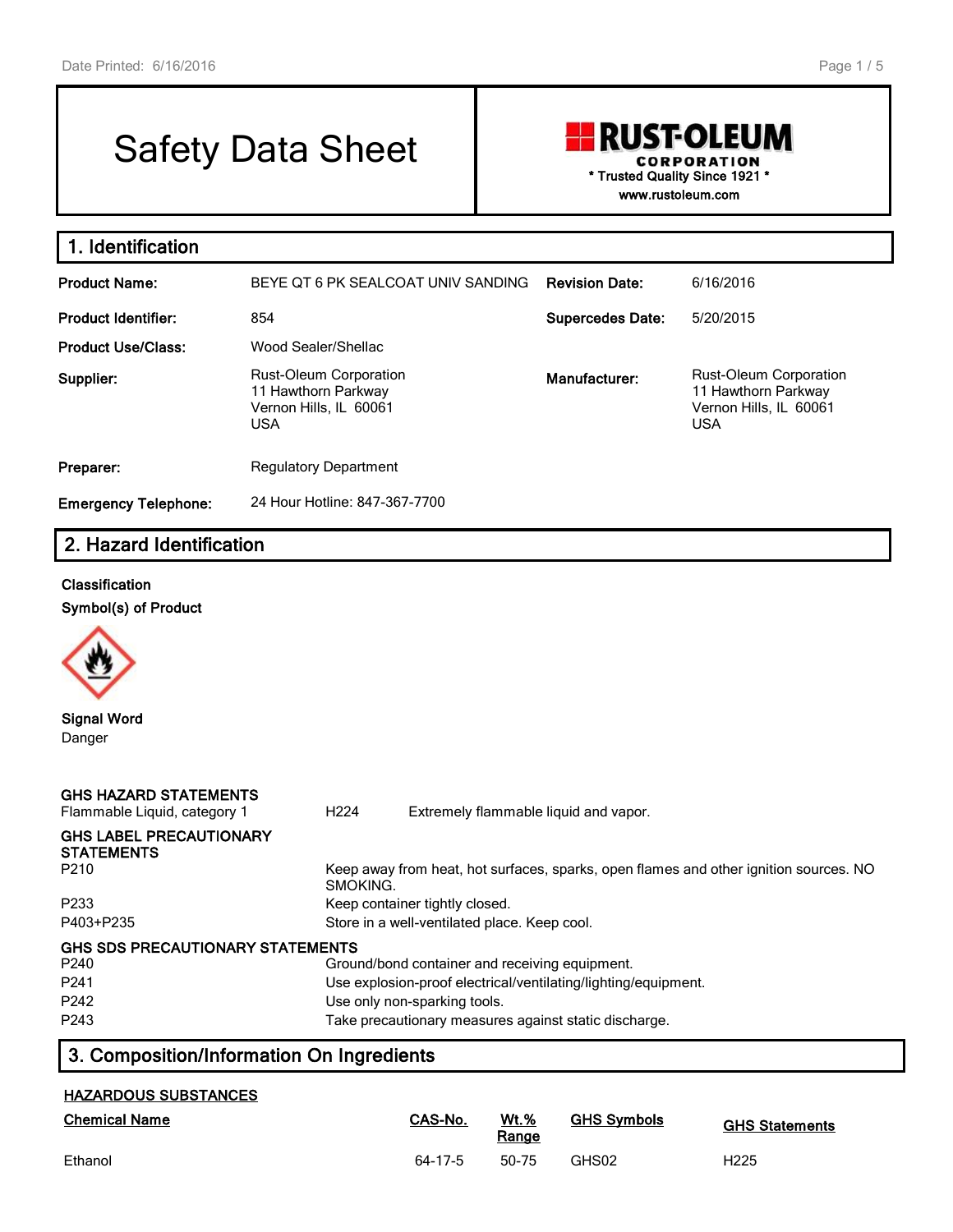## **4. First-aid Measures**

**FIRST AID - EYE CONTACT:** Immediately flush eyes with plenty of water for at least 15 minutes holding eyelids open. Get medical attention. Do NOT allow rubbing of eyes or keeping eyes closed.

**FIRST AID - SKIN CONTACT:** Wash skin with soap and water. Remove contaminated clothing. Get medical attention if irritation develops or persists.

**FIRST AID - INHALATION:** Remove to fresh air. If not breathing, give artificial respiration. If breathing is difficult, give oxygen. Get immediate medical attention. Do NOT use mouth-to-mouth resuscitation. If you experience difficulty in breathing, leave the area to obtain fresh air. If continued difficulty is experienced, get medical assistance immediately.

**FIRST AID - INGESTION:** Aspiration hazard: Do not induce vomiting or give anything by mouth because this material can enter the lungs and cause severe lung damage. Get immediate medical attention. If swallowed, get medical attention.

## **5. Fire-fighting Measures**

**EXTINGUISHING MEDIA:** Alcohol Film Forming Foam, Carbon Dioxide, Dry Chemical, Dry Sand, Water Fog

**UNUSUAL FIRE AND EXPLOSION HAZARDS:** Isolate from heat, electrical equipment, sparks and open flame. Vapors can travel to a source of ignition and flash back. Vapors may form explosive mixtures with air. No unusual fire or explosion hazards noted. Closed containers may explode when exposed to extreme heat due to buildup of steam. Keep containers tightly closed.

**SPECIAL FIREFIGHTING PROCEDURES:** Water may be used to cool closed containers to prevent pressure buildup and possible autoignition or explosion. Evacuate area and fight fire from a safe distance. Use water spray to keep fire-exposed containers cool. Containers may explode when heated.

## **6. Accidental Release Measures**

**STEPS TO BE TAKEN IF MATERIAL IS RELEASED OR SPILLED:** Contain spilled liquid with sand or earth. DO NOT use combustible materials such as sawdust. Eliminate all ignition sources; use explosion-proof equipment. Place material in a container and dispose of according to local, provincial, state and federal regulations. Remove all sources of ignition, ventilate area and remove with inert absorbent and non-sparking tools. Dispose of according to local, state (provincial) and federal regulations. Do not incinerate closed containers. Ventilate area, isolate spilled material, and remove with inert absorbent. Dispose of contaminated absorbent, container, and unused contents in accordance with local, state, and federal regulations.

# **7. Handling and Storage**

**HANDLING:** Wash thoroughly after handling. Wash hands before eating. Use only with adequate ventilation. Follow all MSDS/label precautions even after container is emptied because it may retain product residues. Remove contaminated clothing and launder before reuse. Avoid breathing fumes, vapors, or mist. Avoid contact with eyes, skin and clothing.

**STORAGE:** Keep containers tightly closed. Isolate from heat, electrical equipment, sparks and open flame. Keep away from heat, sparks, flame and sources of ignition. Keep container closed when not in use. Product should be stored in tightly sealed containers and protected from heat, moisture, and foreign materials. Store in a dry, well ventilated place. Keep container tightly closed when not in use. Avoid excess heat. Do not store above 120 ° F. Store large quantities in buildings designed and protected for storage of NFPA Class II combustible liquids.

## **8. Exposure Controls/Personal Protection**

| ∣Chemical Name | CAS-No. | Weight %<br>Less Than | <b>ACGIH TLV-</b><br><b>TWA</b> | <b>ACGIH TLV-</b><br><b>STEL</b> | <b>OSHA PEL-TWA</b> | <b>OSHA PEL-</b><br><b>CEILING</b> |
|----------------|---------|-----------------------|---------------------------------|----------------------------------|---------------------|------------------------------------|
| Ethanol        | 64-17-5 | 70.0                  | N.E.                            | $1000$ ppm                       | $1000$ ppm          | <b>N.E.</b>                        |
| 2-Propanol     | 67-63-0 | 5.0                   | $200$ ppm                       | $400$ ppm                        | $400$ ppm           | N.E.                               |

#### **PERSONAL PROTECTION**

**ENGINEERING CONTROLS:** Use process enclosures, local exhaust ventilation, or other engineering controls to control airborne levels below recommended exposure limits. Prevent build-up of vapors by opening all doors and windows to achieve crossventilation.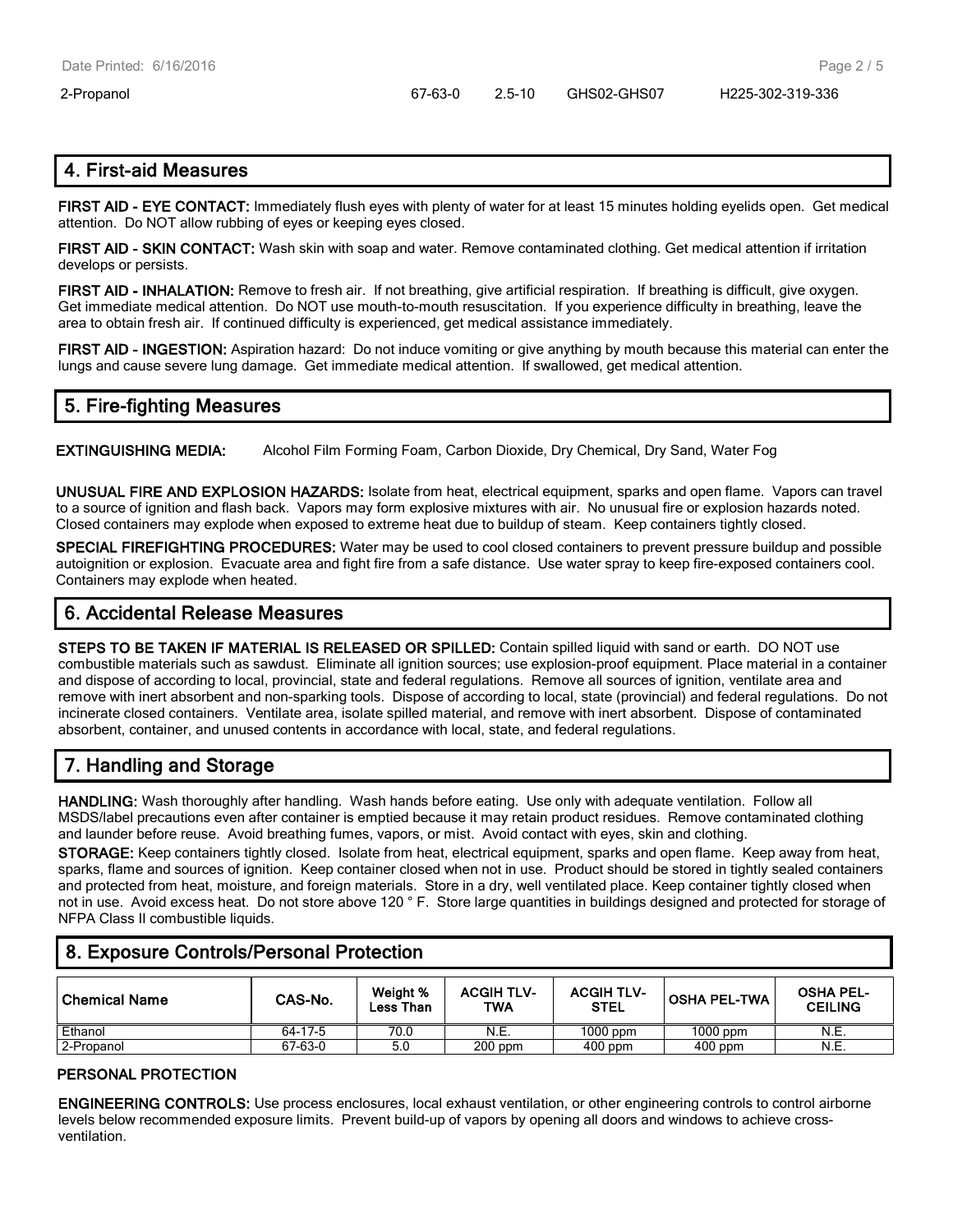Page 3 / 5

**RESPIRATORY PROTECTION:** A respiratory protection program that meets OSHA 1910.134 and ANSI Z88.2 requirements must be followed whenever workplace conditions warrant a respirator's use. A NIOSH/MSHA approved air purifying respirator with an organic vapor cartridge or canister may be permissible under certain circumstances where airborne concentrations are expected to exceed exposure limits.

Protection provided by air purifying respirators is limited. Use a positive pressure air supplied respirator if there is any potential for an uncontrolled release, exposure levels are not known, or in any other circumstances where air purifying respirators may not provide adequate protection.

**SKIN PROTECTION:** Use impervious gloves to prevent skin contact and absorption of this material through the skin. Nitrile or Neoprene gloves may afford adequate skin protection. Use gloves to prevent prolonged skin contact.

**EYE PROTECTION:** Use safety eyewear designed to protect against splash of liquids.

**OTHER PROTECTIVE EQUIPMENT:** Refer to safety supervisor or industrial hygienist for further information regarding personal protective equipment and its application. Refer to safety supervisor or industrial hygienist for further guidance regarding types of personal protective equipment and their applications.

**HYGIENIC PRACTICES:** Wash thoroughly with soap and water before eating, drinking or smoking. Remove contaminated clothing immediately and launder before reuse.

#### **9. Physical and Chemical Properties**

| Appearance:<br>Odor:<br><b>Relative Density:</b>       | Liguid<br>Solvent Like<br>0.866 | <b>Physical State:</b><br><b>Odor Threshold:</b><br>pH: | Liquid<br>N.E.<br>$5.0 - 6.5$ |
|--------------------------------------------------------|---------------------------------|---------------------------------------------------------|-------------------------------|
| Freeze Point, °C:                                      | N.D.                            | <b>Viscosity:</b>                                       | N.D.                          |
| <b>Solubility in Water:</b><br>Decompostion Temp., °C: | Slight<br>N.D.                  | <b>Partition Coefficient, n-</b><br>octanol/water:      | N.D.                          |
| Boiling Range, °C:                                     | $-18 - 100$                     | <b>Explosive Limits, vol%:</b>                          | $4.0 - 20.0$                  |
| <b>Flammability:</b>                                   | <b>Supports Combustion</b>      | Flash Point, °C:                                        | 13                            |
| <b>Evaporation Rate:</b>                               | Slower than Ether               | Auto-ignition Temp., °C:                                | N.D.                          |
| <b>Vapor Density:</b>                                  | Heavier than Air                | <b>Vapor Pressure:</b>                                  | N.D.                          |

(See "Other information" Section for abbreviation legend)

#### **10. Stability and Reactivity**

**CONDITIONS TO AVOID:** Avoid all possible sources of ignition. Avoid temperatures above 120°F (49°C). Avoid contact with strong acid and strong bases.

**INCOMPATIBILITY:** Incompatible with strong oxidizing agents, strong acids and strong alkalies.

**HAZARDOUS DECOMPOSITION:** By open flame, carbon monoxide and carbon dioxide. When heated to decomposition, it emits acrid smoke and irritating fumes. Contains solvents which may form carbon monoxide, carbon dioxide, and formaldehyde.

**HAZARDOUS POLYMERIZATION:** Will not occur under normal conditions.

**STABILITY:** This product is stable under normal storage conditions.

#### **11. Toxicological information**

**EFFECTS OF OVEREXPOSURE - EYE CONTACT:** Causes Serious Eye Irritation

**EFFECTS OF OVEREXPOSURE - SKIN CONTACT:** Prolonged or repeated skin contact may cause irritation. Causes skin irritation. Allergic reactions are possible.

**EFFECTS OF OVEREXPOSURE - INHALATION:** Harmful if inhaled. Avoid breathing fumes, spray, vapors, or mist. May cause headaches and dizziness. High vapor concentrations are irritating to the eyes, nose, throat and lungs. High gas, vapor, mist or dust concentrations may be harmful if inhaled. Prolonged or excessive inhalation may cause respiratory tract irritation.

**EFFECTS OF OVEREXPOSURE - INGESTION:** Harmful if swallowed. Aspiration hazard if swallowed; can enter lungs and cause damage.

**EFFECTS OF OVEREXPOSURE - CHRONIC HAZARDS:** Reports have associated repeated and prolonged occupational overexposure to solvents with permanent brain and nervous system damage. High concentrations may lead to central nervous system effects (drowsiness, dizziness, nausea, headaches, paralysis, and blurred vision) and/or damage.

**PRIMARY ROUTE(S) OF ENTRY:** Ingestion, Inhalation, Skin Absorption, Skin Contact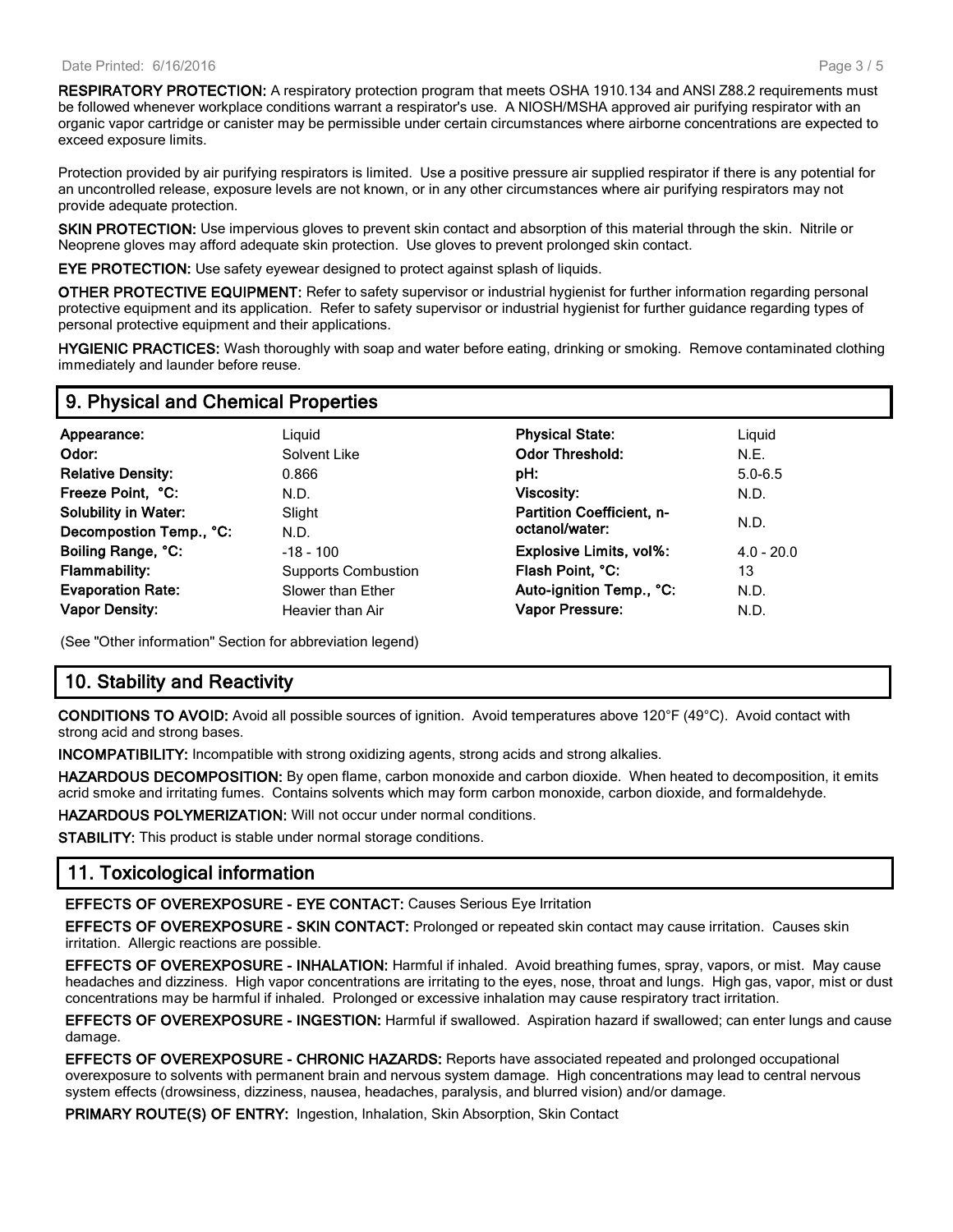#### **ACUTE TOXICITY VALUES**

| The acute effects of this product have not been tested. Data on individual components are tabulated below: |  |  |
|------------------------------------------------------------------------------------------------------------|--|--|
|------------------------------------------------------------------------------------------------------------|--|--|

| <u>CAS-No.</u> | <b>Chemical Name</b> | Oral LD50      | <b>Dermal LD50</b>  | Vapor LC50      |
|----------------|----------------------|----------------|---------------------|-----------------|
| 64-17-5        | Ethanol              | 7060 mg/kg Rat | 15,800 mg/kg Rabbit | 30,000 mg/l Rat |
| 67-63-0        | 2-Propanol           | 1870 mg/kg Rat | 4059 mg/kg Rabbit   | 72.6 mg/L Rat   |

N.I. - No Information

#### **12. Ecological Information**

**ECOLOGICAL INFORMATION:** Product is a mixture of listed components. Product is a mixture of listed components.

#### **13. Disposal Information**

**DISPOSAL INFORMATION:** Dispose of material in accordance to local, state, and federal regulations and ordinances. Do not allow to enter waterways, wastewater, soil, storm drains or sewer systems.

#### **14. Transport Information**

|                              | Domestic (USDOT)                               | International (IMDG) | Air (IATA) | <b>TDG (Canada)</b>                            |
|------------------------------|------------------------------------------------|----------------------|------------|------------------------------------------------|
| <b>UN Number:</b>            | N.A.                                           | 1263                 | 1263       | N.A.                                           |
| <b>Proper Shipping Name:</b> | Paint Products in<br><b>Limited Quantities</b> | Paint                | Paint      | Paint Products in<br><b>Limited Quantities</b> |
| <b>Hazard Class:</b>         | N.A.                                           | 3                    | 3          | N.A.                                           |
| <b>Packing Group:</b>        | N.A.                                           | Ш                    | Ш          | N.A.                                           |
| <b>Limited Quantity:</b>     | Yes                                            | Yes                  | No         | Yes                                            |

## **15. Regulatory Information**

#### **U.S. Federal Regulations:**

#### **CERCLA - SARA Hazard Category**

This product has been reviewed according to the EPA 'Hazard Categories' promulgated under Sections 311 and 312 of the Superfund Amendment and Reauthorization Act of 1986 (SARA Title III) and is considered, under applicable definitions, to meet the following categories:

Fire Hazard, Acute Health Hazard, Chronic Health Hazard

#### **Sara Section 313:**

This product contains the following substances subject to the reporting requirements of Section 313 of Title III of the Superfund Amendment and Reauthorization Act of 1986 and 40 CFR part 372:

No Sara 313 components exist in this product.

#### **Toxic Substances Control Act:**

This product contains the following chemical substances subject to the reporting requirements of TSCA 12(b) if exported from the United States:

No TSCA 12(b) components exist in this product.